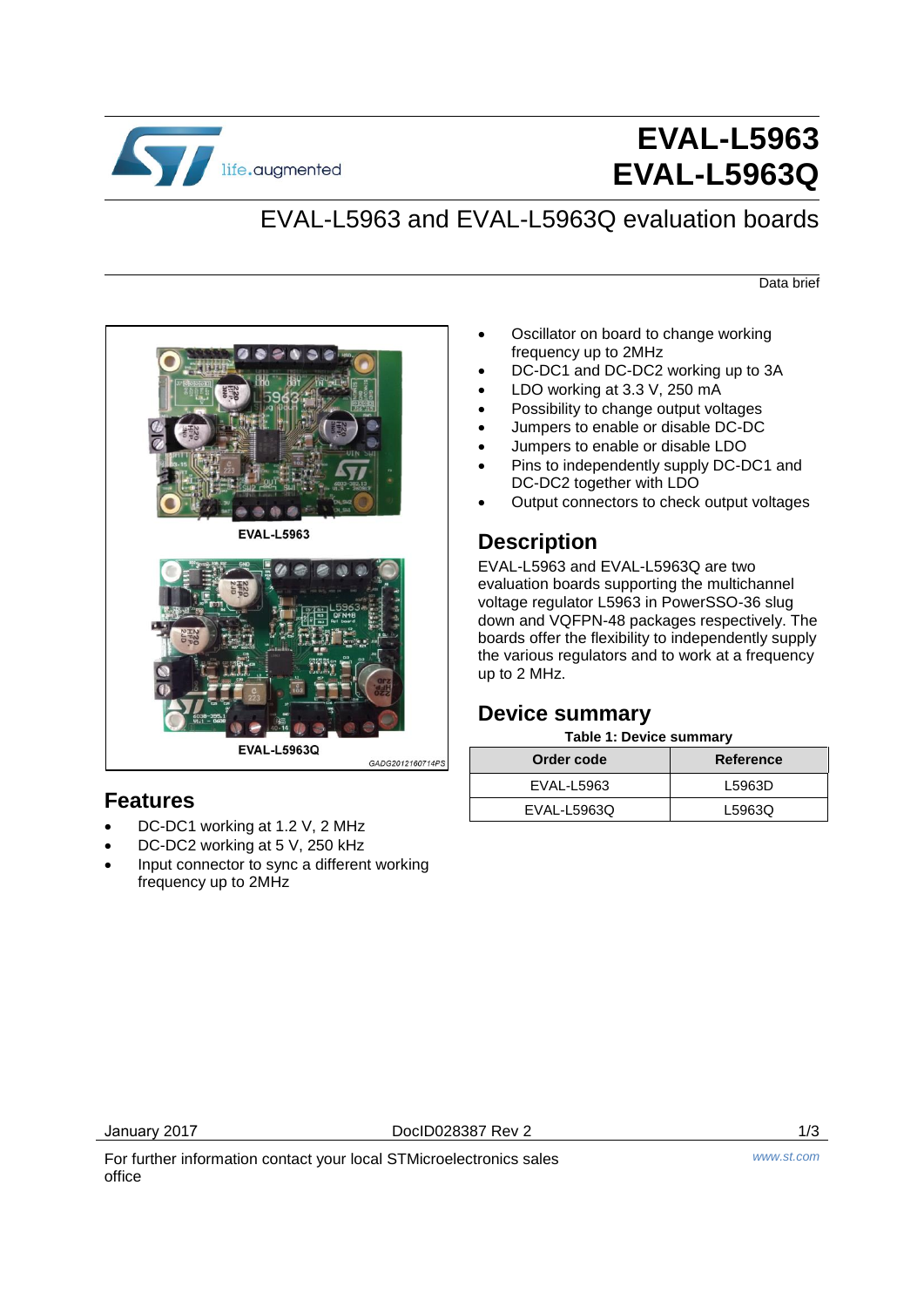## **1 Revision history**

**Table 2: Revision history** 

| <b>Date</b> | <b>Revision</b> | <b>Changes</b>     |
|-------------|-----------------|--------------------|
| 26-Oct-2015 |                 | Initial release.   |
| 10-Jan-2017 |                 | Added EVAL-L5963Q. |



2/3 DocID028387 Rev 2